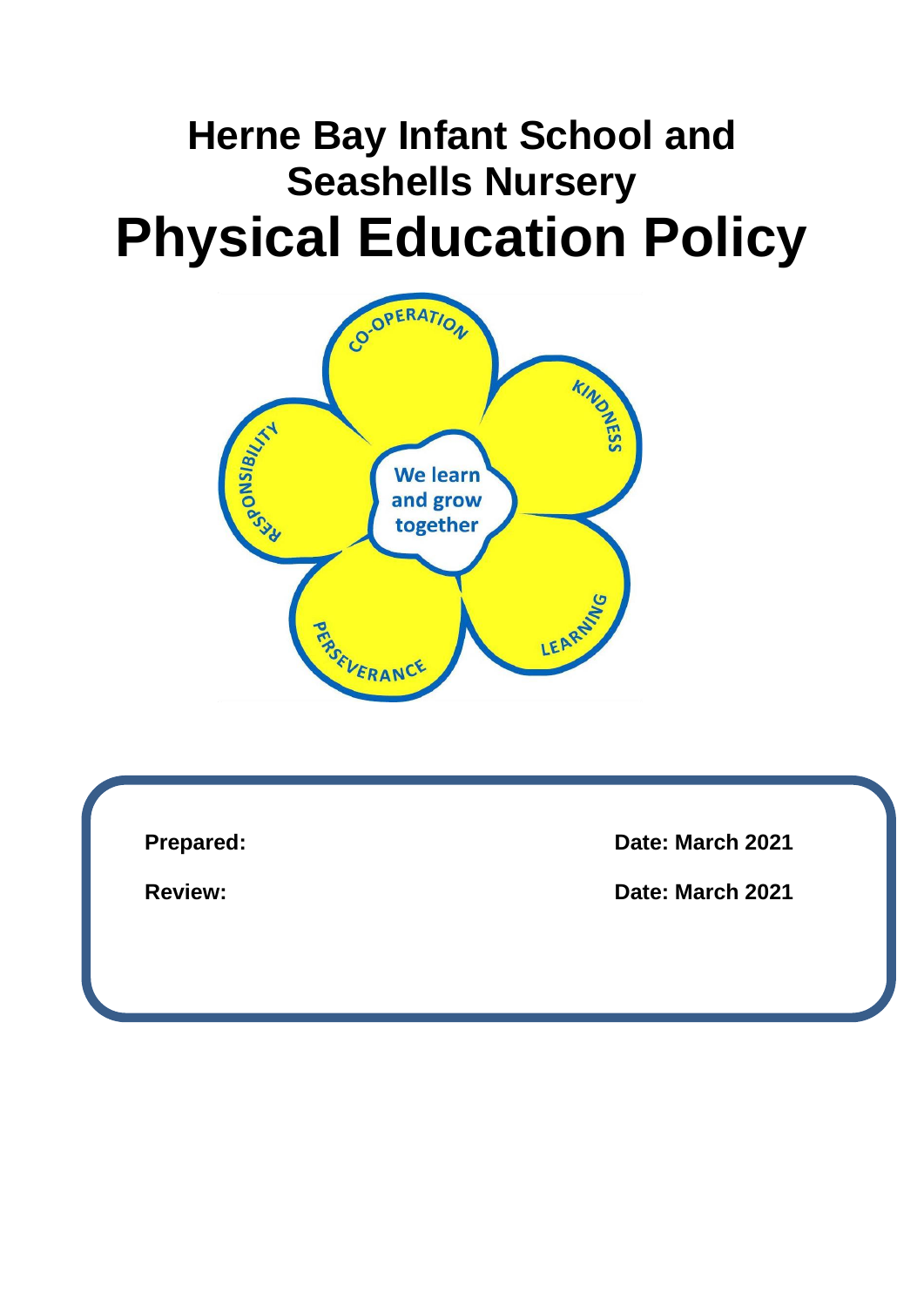## **Physical Education Policy**

#### **Aims and Objectives**

Physical Education (PE) is an important part of pupils learning and education. Physical Education develops pupils' physical competence and confidence, in order to perform a range of activities. It promotes physical skilfulness and knowledge of the body in action. PE provides opportunities for pupils to be creative, competitive and face up to activities as individuals, in groups and/or in teams. PE also promotes positive attitudes towards physical activity and healthy lifestyles.

The aims of Physical Education within the National Curriculum are:

- Develop the competence to excel in a broad range of activities.
- To enable children to be physically active for sustained periods of time.
- Engaging children in competitive sports and activities.
- Encouraging healthy and active lifestyles.

### **Teaching and Learning**

In **Early Years** pupils will develop the basic fundamental skills of agility, balance and co-ordination.

Through Physical Education they will be taught:

- Yoga
- Balance
- Write Dance
- Travelling and climbing
- Throwing and catching
- Using movement as a form of expression
- Healthy eating and Lifestyles
- Orientation blocks
- Multi-skills
- Gymnastics
- Team games

Balance ability is also used to teach pupils the balance and co-ordination skills to ride a bike.

At Key Stage 1 pupils will continue to develop fundamental movement skills. They will become increasingly competent and confident: access a broad range of activities to extend their agility, balance and co-ordination, both individually and with others. They will be able to engage in competitive (both against self and against others) and cooperative physical activities, in a range of increasingly challenging situations.

At **Key stage 1** pupils will be taught to:

- Master basic movements including running, jumping, throwing and catching.
- Develop balance, agility and co-ordination, and begin to apply these in a range of activities.
- Participate in team games, developing simple tactics for attacking and defending.
- Perform dances using simple movement patterns.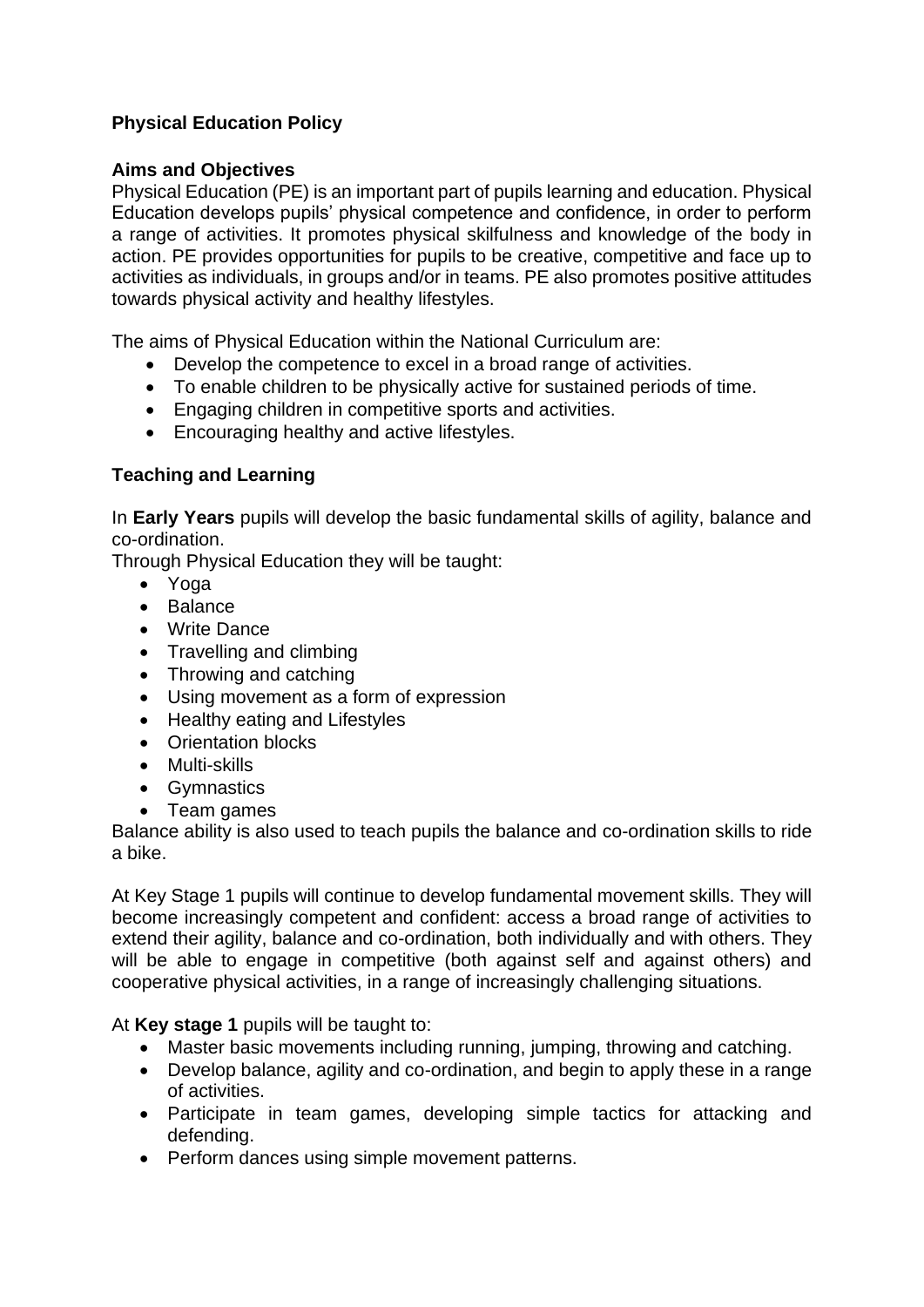| PE Curriculum Map 2020/21     |                                                                                                        |                                                                                                              |                                                                               |                                                                                                                             |                                                                      |                                                                                                                                                            |  |  |  |  |
|-------------------------------|--------------------------------------------------------------------------------------------------------|--------------------------------------------------------------------------------------------------------------|-------------------------------------------------------------------------------|-----------------------------------------------------------------------------------------------------------------------------|----------------------------------------------------------------------|------------------------------------------------------------------------------------------------------------------------------------------------------------|--|--|--|--|
|                               | Term 1                                                                                                 | Term <sub>2</sub>                                                                                            | Term <sub>3</sub>                                                             | Term 4                                                                                                                      | Term <sub>5</sub>                                                    | Term 6                                                                                                                                                     |  |  |  |  |
| <b>Nursery</b>                |                                                                                                        |                                                                                                              |                                                                               |                                                                                                                             |                                                                      |                                                                                                                                                            |  |  |  |  |
| Core PE<br>Curriculum         | Yoga                                                                                                   | Travelling<br>and climbing<br>Write dance-<br>large mark<br>making                                           | <b>Balancing</b><br>Large<br>apparatus<br>Yoga and<br>relaxation              | Throwing and<br>catching<br>Small<br>apparatus<br>Healthy eating<br>songs and<br>games                                      | Movement<br>as a form<br><b>of</b><br>expression<br>Running<br>games | God practices<br>- exercise,<br>eating,<br>sleeping and<br>hygiene<br><b>Fitness week</b><br>- daily fitness<br>challenges<br>Sports day -<br>working as a |  |  |  |  |
| Extended                      | team<br>Balanceability                                                                                 |                                                                                                              |                                                                               |                                                                                                                             |                                                                      |                                                                                                                                                            |  |  |  |  |
| curriculum                    |                                                                                                        |                                                                                                              |                                                                               |                                                                                                                             |                                                                      |                                                                                                                                                            |  |  |  |  |
| Year R                        |                                                                                                        |                                                                                                              |                                                                               |                                                                                                                             |                                                                      |                                                                                                                                                            |  |  |  |  |
|                               | Orientation<br>unit<br>Dressing<br>and<br>undressing,<br>spatial<br>awareness<br>and key<br>vocabulary | Multi-skills<br>through A,<br>B, C<br>development<br>(Agility,<br><b>Balance and</b><br>$Co-$<br>ordination) | Gymnastics<br><b>Basic</b><br>shapes,<br>balance and<br>movement<br>patterns. | Tag Rugby<br>Learning basic<br>handling<br>principles and<br>techniques.                                                    | <b>Athletics</b><br>Agility,<br>Speed and<br>Power.                  | Multi-Skills<br>Introducing<br>Tennis<br>Sports day -<br>working as a<br>team.                                                                             |  |  |  |  |
| Extended<br>curriculum        | Daily Mile, Write Dance, Yoga, Aerobic Sessions, Wake and Shake                                        |                                                                                                              |                                                                               |                                                                                                                             |                                                                      |                                                                                                                                                            |  |  |  |  |
| Culture<br>and Ethos          | <b>Balanceability</b>                                                                                  |                                                                                                              |                                                                               |                                                                                                                             |                                                                      |                                                                                                                                                            |  |  |  |  |
| Year 1                        |                                                                                                        |                                                                                                              |                                                                               |                                                                                                                             |                                                                      |                                                                                                                                                            |  |  |  |  |
|                               | Tag Rugby<br>Unit 1<br>learning<br>basic<br>handling<br>principles<br>and<br>techniques.               | Multi-skills<br>through A,<br>B, C<br>development<br>(Agility,<br><b>Balance and</b><br>$Co-$<br>ordination) | Gymnastics<br>Balance,<br>Beams and<br>Jumps.                                 | <b>Rapid Fire</b><br><b>Cricket Unit 1</b><br>Learning basic<br>principles and<br>techniques of<br>fielding and<br>batting. | <b>Athletics</b><br>Agility,<br>speed and<br>power.                  | <b>Tennis Unit 1</b><br>Learning basic<br>racket skills<br>and<br>techniques.                                                                              |  |  |  |  |
| <b>Extended</b><br>Curriculum |                                                                                                        |                                                                                                              |                                                                               | Daily Mile, Write Dance, Yoga, Aerobic Sessions, Wake and Shake                                                             |                                                                      |                                                                                                                                                            |  |  |  |  |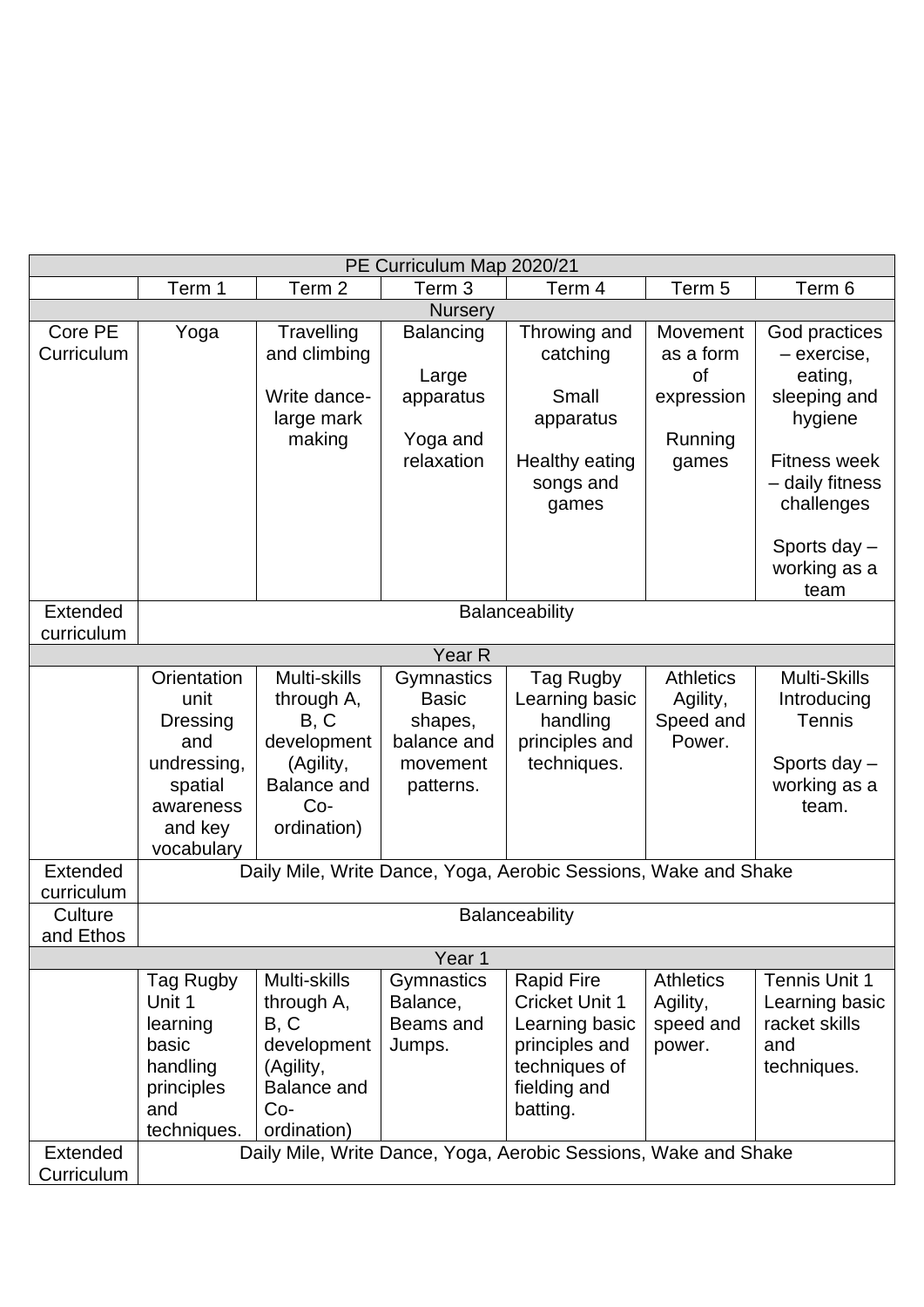| Culture<br>and Ethos   | <b>Swimming Confidence Sessions</b>                             |                                                                                                                      |                                                                                                               |                                                                                                            |                                                     |                                                                                      |  |  |  |  |  |  |
|------------------------|-----------------------------------------------------------------|----------------------------------------------------------------------------------------------------------------------|---------------------------------------------------------------------------------------------------------------|------------------------------------------------------------------------------------------------------------|-----------------------------------------------------|--------------------------------------------------------------------------------------|--|--|--|--|--|--|
| Year <sub>2</sub>      |                                                                 |                                                                                                                      |                                                                                                               |                                                                                                            |                                                     |                                                                                      |  |  |  |  |  |  |
|                        | Tag Rugby                                                       | Gymnastics<br>Working on<br>small<br>apparatus,<br>developing<br>movement<br>patterns and<br>individual<br>routines. | <b>Multi-Skills</b><br>through A,<br>B, C<br>development<br>(Agility,<br>balance and<br>$CO-$<br>ordination). | <b>Rapid Fire</b><br>Cricket Unit 2<br>Developing<br>and<br>understanding<br>the<br>movements<br>required. | <b>Athletics</b><br>Agility,<br>speed and<br>power. | Tennis Unit 2<br>Developing<br>and<br>understanding<br>the<br>movements<br>required. |  |  |  |  |  |  |
| Extended<br>Curriculum | Daily Mile, Write Dance, Yoga, Aerobic Sessions, Wake and Shake |                                                                                                                      |                                                                                                               |                                                                                                            |                                                     |                                                                                      |  |  |  |  |  |  |
| Culture<br>and Ethos   | <b>Swimming Confidence Sessions</b>                             |                                                                                                                      |                                                                                                               |                                                                                                            |                                                     |                                                                                      |  |  |  |  |  |  |

### **Entitlement**

The physical education curriculum will promote equal opportunities for all. It will allow equal access, value the contribution of children, and encourage and guide the children to maximise their potential regardless of the economic situation of their family or by their gender, race, ethnic group or disability.

Every child is entitled to 2 hours of quality physical education per week. To maximise the opportunity for this to happen, each class has been allocated 2 hours each week taught indoor or outdoor depending on the weather. Where possible where places need to be changed due to inclement weather, the learning objective will be maintained. However, when this is not possible similar objectives which can be met will be taught in its place.

#### **Differentiation and equal opportunities**

Provision is made for children who have differing levels of physical experience and confidence. Every pupil then has regular access to activities, allowing them to develop new physical skills. Activities are modified or extended to meet the needs of particular pupils. Children's abilities and need should be emphasised. Activities can be adjusted to allow access for pupils experiencing difficulty. Ultimately our primary aim of differentiation in PE is to ensure that every pupil should be motivated to enjoy and succeed in each unit of work.

#### **Links with other areas of the Curriculum**

As well as making its own distinctive contribution to the school curriculum, PE contributes to the wider aim of Primary Education. Throughout our PE curriculum there are regular opportunities for linking learning to other curriculum areas and staff will draw attention to them when they arise.

#### **Health and Safety**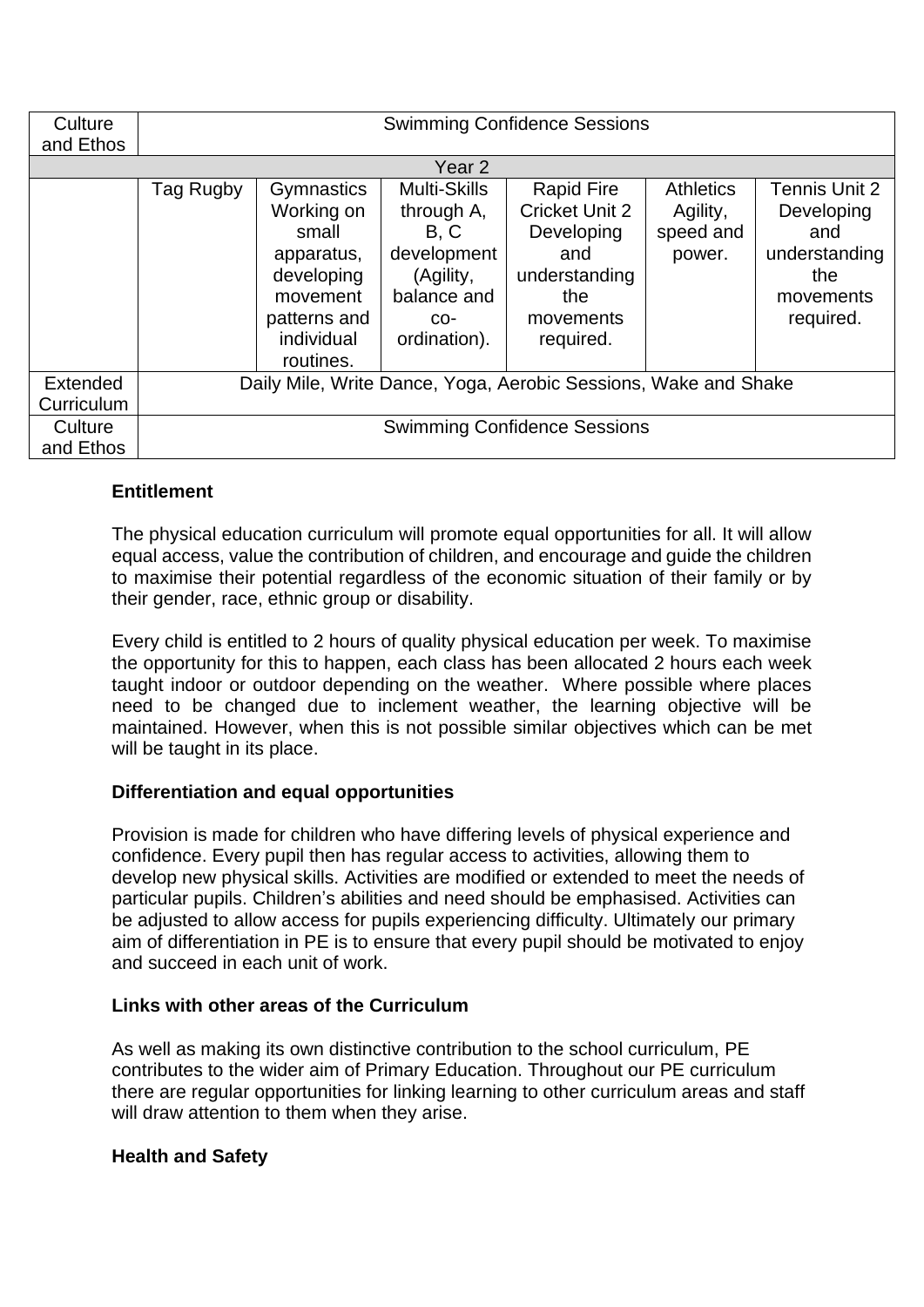As a school we endeavour to determine the health and safety risks involved in our teaching and learning. For instance, teachers will always determine the following points before delivering each PE session:

- Are the pupil wearing footwear and clothing that are safe and help their learning?
- Has all jewellery been removed, including earrings, hair tied back and loose clothing tucked in?
- Is the space safe and clear enough to work in?
- Are the pupils aware of others in the class when they are moving and working?
- Have all the pupils warmed up and cooled down properly?
- Is the equipment the right size and weight for the pupils?
- Has apparatus been positioned safely?
- Are their enough mats and have they been placed in the intended areas?
- Do the pupils know the rules and what they are supposed to do?

## **Covid Measures**

Here at Herne Bay Infants School and Seashells Nursery we are fully adhering to Government guidance. All aspects and activities associated with PE can be taught, with children kept in consistent groups and the equipment used thoroughly cleaned between different classes. PE sessions can be undertaken both outside and indoors maximising natural ventilation through opening of doors and windows.

## **PE Kit**

For all PE lessons, children must be wearing a suitable PE kit, which is as follows:

- Indoors: white t-shirt, blue shorts, plimsoles
- Outdoors: white t-shirt, blue shorts or jogging bottoms, suitable footwear for playground games i.e. trainers and socks or plimsoles.

All jewellery including earrings must be removed by the child and cannot be worn during the lesson.

Clothing should be kept in a named drawstring bag and must be kept in school all week, available for all PE lessons. Any child not taking part in a PE lesson will be asked to analyse and evaluate the performances of the other children within the PE lesson, compare to the skill that is being taught. This enables them to take part in the underlying theory of the lesson.

## **Sports Premium Summary**

Physical Education (PE) is an important part of pupils learning and education. It provides opportunities for pupils to be creative and competitive in groups and/ in teams, whilst promoting positive attitudes towards PE and healthy lifestyles.

At Herne Bay Infant School and Seashells Nursery, 2 hours per week are dedicated to Physical Education to each class, as well as other opportunities to take part in sports and PE, both during and outside school hours. Our extended curriculum cover activities such as Yoga, Mindfulness and Balanceabilty.